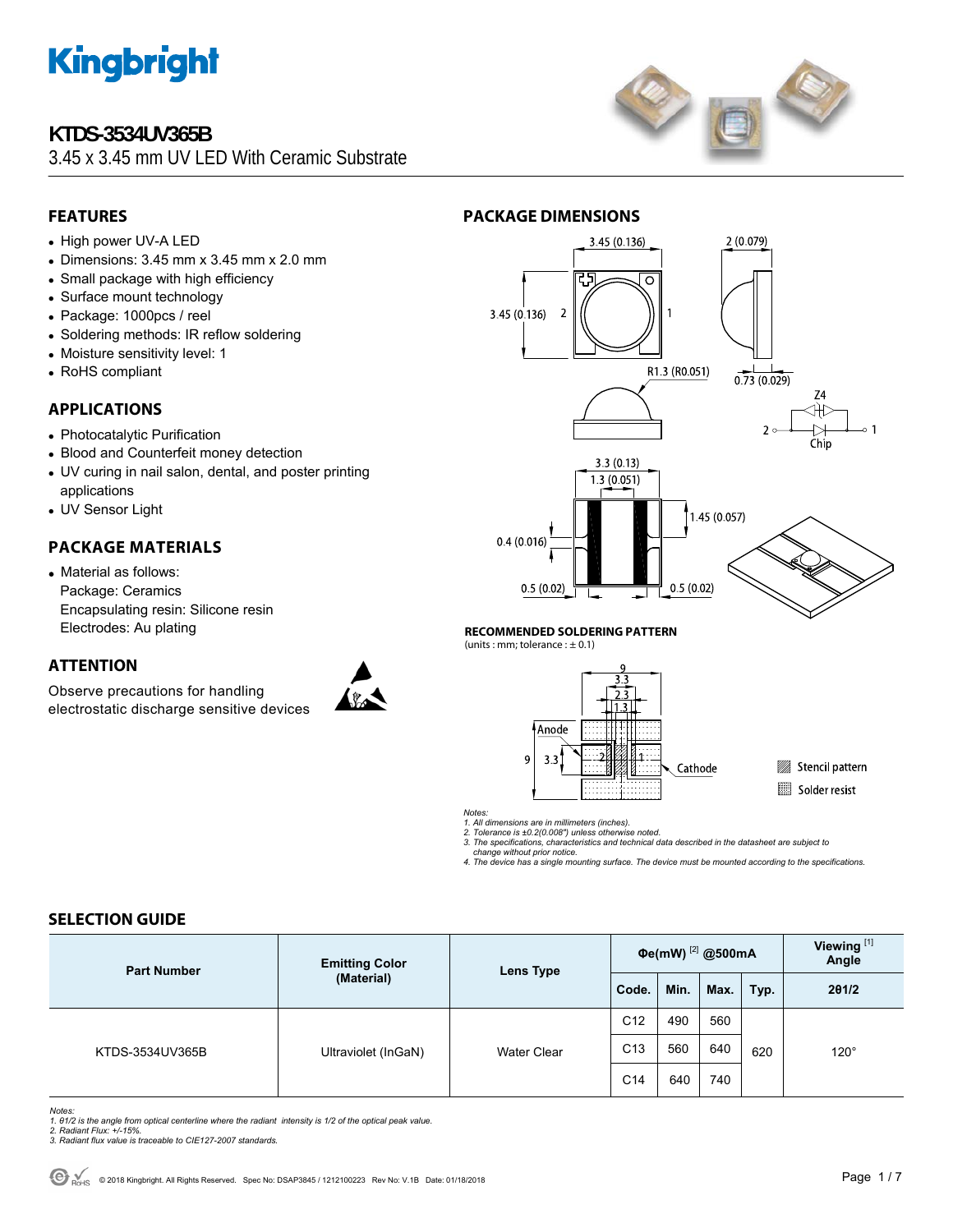#### **ELECTRICAL / OPTICAL CHARACTERISTICS at T<sub>A</sub>=25°C**

| <b>Parameter</b>                                                             | Symbol               | Value  | Unit    |  |
|------------------------------------------------------------------------------|----------------------|--------|---------|--|
| Wavelength at Peak Emission $I_F$ = 500mA [Min.]                             |                      | 360    |         |  |
| Wavelength at Peak Emission $I_F$ = 500mA [Typ.]                             | $\lambda_{\rm peak}$ | 365    | nm      |  |
| Wavelength at Peak Emission $I_F$ = 500mA [Max ]                             |                      | 370    |         |  |
| Spectral Bandwidth at 50% $\Phi$ REL MAX $I_F$ = 500mA [Typ.]                | Δλ                   | 10     | nm      |  |
| Forward Voltage $I_F$ = 500mA [Typ.]                                         | $V_F$ <sup>[1]</sup> | 3.4    | V       |  |
| Forward Voltage $I_F$ = 500mA [Max.]                                         |                      | 3.9    |         |  |
| Allowable Reverse Current [Max.]                                             | $I_R$                | 85     | mA      |  |
| Temperature Coefficient of $V_F$<br>$I_F = 500$ mA, -10°C $\le T \le 100$ °C | $TC_V$               | $-3.0$ | $mV$ °C |  |

*Notes:* 

1. Forward voltage: ±0.1V.<br>2. Wavelength value is traceable to CIE127-2007 standards.<br>3. Excess driving current and / or operating temperature higher than recommended conditions may result in severe light degradation or pr

| Parameter                                    | Symbol                  | Value           | Unit          |
|----------------------------------------------|-------------------------|-----------------|---------------|
| Power Dissipation                            | $P_D$                   | 1.95            | W             |
| Reverse Voltage                              | $V_{R}$                 | 5               | $\vee$        |
| Junction Temperature                         | $T_j$ <sup>[1]</sup>    | 115             | $^{\circ}C$   |
| <b>Operating Temperature</b>                 | $T_{op}$                | $-40$ to $+100$ | $^{\circ}C$   |
| Storage Temperature                          | $T_{\text{stg}}$        | $-40$ to $+115$ | $^{\circ}C$   |
| DC Forward Current                           | $I_F$ <sup>[1]</sup>    | 500             | mA            |
| Peak Forward Current                         | $I_{FM}$ <sup>[2]</sup> | 800             | mA            |
| Thermal Resistance (Junction / Ambient)      | $R_{th}$ JA $^{[1]}$    | 20              | $\degree$ C/W |
| Thermal Resistance (Junction / Solder point) | $R_{th}$ JS $^{[1]}$    | 10              | °C/W          |

#### **ABSOLUTE MAXIMUM RATINGS at T<sub>A</sub>=25°C**

*Notes:* 

1. Results from mounting on metal core PCB, mounted on pc board-metal core PCB is recommend for lowest thermal resistance.<br>2. 1/10 Duty Cycle, 0.1ms Pulse Width.<br>3. Relative humidity levels maintained between 40% and 60% i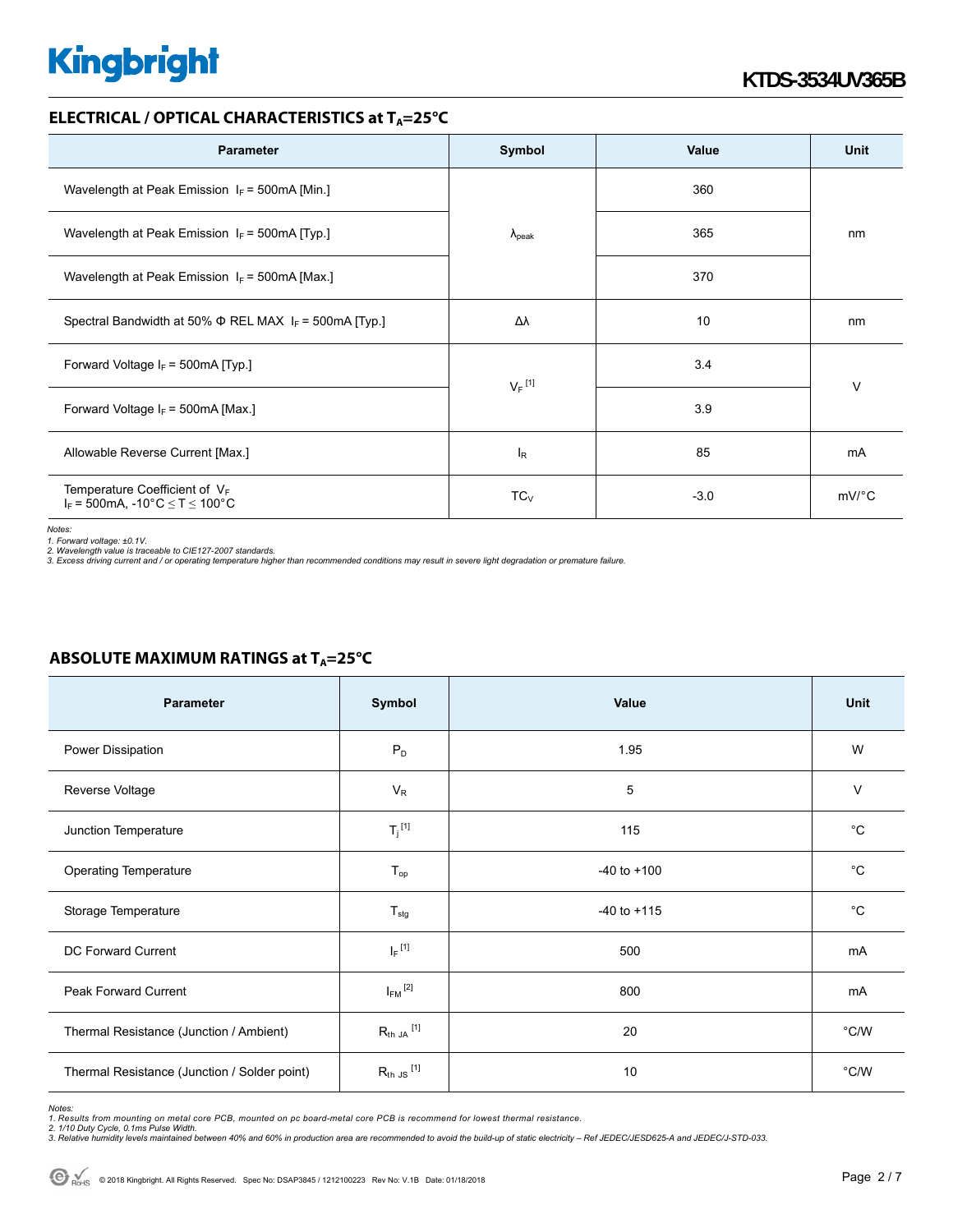#### **TECHNICAL DATA**



#### **SPATIAL DISTRIBUTION**



**ULTRAVIOLET** 



#### **TAPE SPECIFICATIONS** (units : mm) **REEL DIMENSION** (units : mm)







 $\bigodot$ <sub>RoHS</sub> © 2018 Kingbright. All Rights Reserved. Spec No: DSAP3845 / 1212100223 Rev No: V.1B Date: 01/18/2018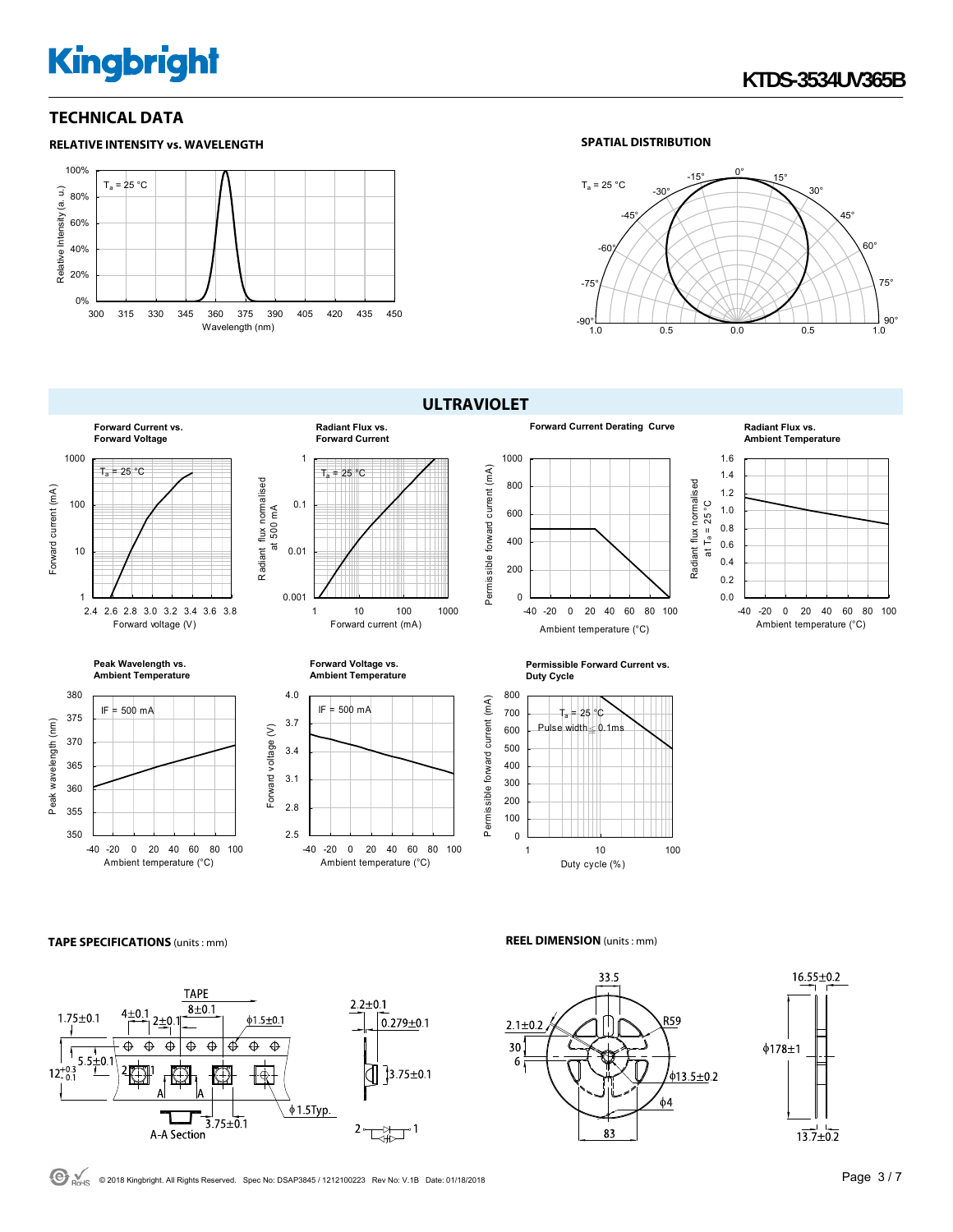#### **HANDLING PRECAUTIONS**

Compare to epoxy encapsulant that is hard and brittle, silicone is softer and flexible. Although its characteristic significantly reduces thermal stress, it is more susceptible to damage by external mechanical force. As a result, special handling precautions need to be observed during assembly using silicone encapsulated LED products. Failure to comply might lead to damage and premature failure of the LED.

1. Handle the component along the side surfaces by using forceps or appropriate tools.



substances.



4-1. There should be enough space inside the nozzle to avoid contact with the dome lens during pick up. 4-2. The inner diameter of the SMD pickup nozzle should not exceed the size of the LED to prevent air leaks. 4-3. A pliable material is suggested for the nozzle tip to avoid scratching or damaging the LED surface during pickup. 4-4. The dimensions of the component must be accurately programmed in the pick-and-place machine to insure

5. As silicone encapsulation is permeable to gases, some corrosive substances such as  $H_2S$  might corrode silver plating of lead-frame. Special care should be taken if an LED with silicone encapsulation is to be used near such

2. Do not directly touch or handle the silicone lens surface. It may damage the internal circuitry.



3. Do not stack together assembled PCBs containing exposed LEDs. Impact may scratch the silicone lens or damage the internal circuitry.





**Designing the Position of LED on a Board** 

precise pickup and avoid damage during production.

1. No twist / warp / bent / or other stress shall be applied to the board after mounting LED with solder to avoid a crack of LED package. Refer to the following recommended position and direction of LED.



2. Depending on the position and direction of LED, the mechanical stress on the LED package can be changed. Refer to the following figure.



Stress: A>B=C>D>E

Appropriate LED mounting is to place perpendicularly against the stress affected side.

- 3. Do not split board by hand. Split with exclusive special tool.
- 4. If an aluminum circuit board is used, a large stress by thermal shock might cause a solder crack. For this reason, it is recommended an appropriate verification should be taken before use.

#### **JEDEC Moisture Sensitivity**

| Level | <b>Floor Life</b> |                       | <b>Soak Requirements</b> |                   |                               |                   |  |
|-------|-------------------|-----------------------|--------------------------|-------------------|-------------------------------|-------------------|--|
|       |                   |                       | <b>Standard</b>          |                   | <b>Accelerated Equivalent</b> |                   |  |
|       | <b>Time</b>       | <b>Conditions</b>     | Time (hours)             | <b>Conditions</b> | Time (hours)                  | <b>Conditions</b> |  |
|       | Unlimited         | $\leq$ 30 °C / 85% RH | 168<br>$+5/-0$           | 85 °C / 85% RH    | $\overline{\phantom{0}}$      |                   |  |

*Kingbright recommends keeping the LEDs in the sealed moisture-barrier packaging until immediately prior to use. Any unused LEDs should be returned to the moisture-barrier bag and closed immediately after use.*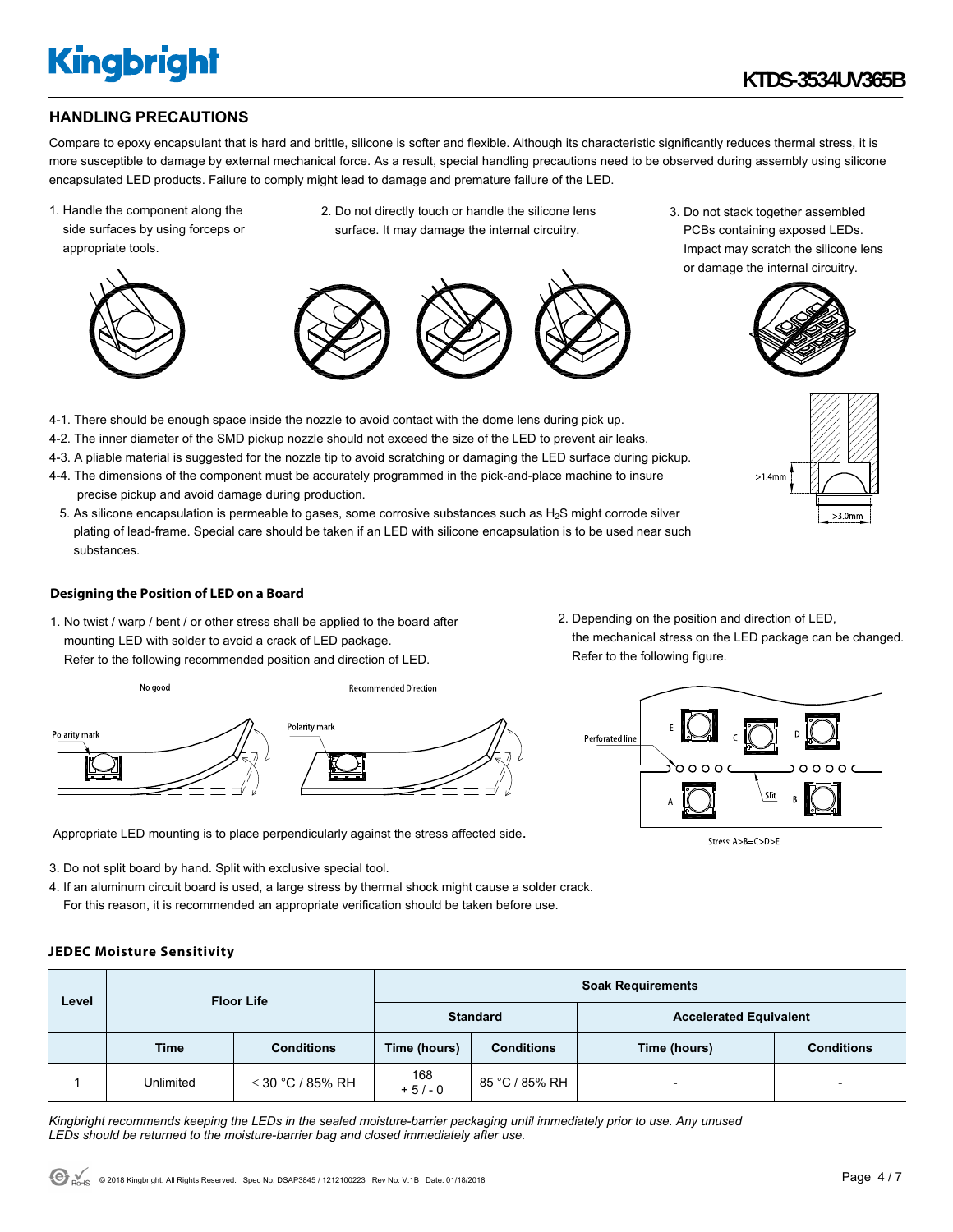#### **ESD Protection During Production**

 Electric static discharge can result when static-sensitive products come in contact with the operator or other conductors. The following procedures may decrease the possibility of ESD damage:

- 1. Minimize friction between the product and surroundings to avoid static buildup.
- 2. All production machinery and test instruments must be electrically grounded.
- 3. Operators must wear anti-static bracelets.
- 4. Wear anti-static suit when entering work areas with conductive machinery.
- 5. Set up ESD protection areas using grounded metal plating for component handling.
- 6. All workstations that handle IC and ESD-sensitive components must maintain an electrostatic potential of 150V or less.
- 7. Maintain a humidity level of 50% or higher in production areas.
- 8. Use anti-static packaging for transport and storage.
- 9. All anti-static equipment and procedures should be periodically inspected and evaluated for proper functionality.

#### **Heat Generation**

- 1. Thermal design of the end product is of paramount importance. Please consider the heat generation of the LED when making the system design. The coefficient of temperature increase per input electric power is affected by the thermal resistance of the circuit board and density of LED placement on the board, as well as other components. It is necessary to avoid intense heat generation and operate within the maximum ratings given in this specification.
- 2. Please determine the operating current with consideration of the ambient temperature local to the LED and refer to the plot of Permissible Forward Current vs. Ambient temperature on characteristics in this specification.

Please also take measures to remove heat from the area near the LED to improve the operational characteristics on the LED.

3. The equation  $\oplus$  indicates correlation between T<sub>i</sub> and T<sub>a</sub>, and the equation  $\otimes$  indicates correlation between T<sub>i</sub> and T<sub>s</sub>

 $T_i = T_a + R_{th, JA} * W$  ……… ①

 $T_i = T_s + R_{th, JS} * W$  ……… ②

 $T_i$  = dice junction temperature:  $°C$ 

 $T_a$  = ambient temperature:  $°C$ 

 $T_s$  = solder point temperature:  $°C$ 

 $R_{th,JA}$  = heat resistance from dice junction temperature to ambient temperature:  $°C / W$ 

 $R<sub>th JS</sub>$  = heat resistance from dice junction temperature to Ts measuring point: °C / W

W = inputting power  $(I_F \times V_F)$ : W

#### **REFLOW SOLDERING PROFILE for LEAD-FREE SMD PROCESS**



*Notes: 1. Don't cause stress to the LEDs while it is exposed to high temperature. 2. The maximum number of reflow soldering passes is 2 times.* 

*3. Reflow soldering is recommended. Other soldering methods are not recommended as they might* 

 *cause damage to the product.*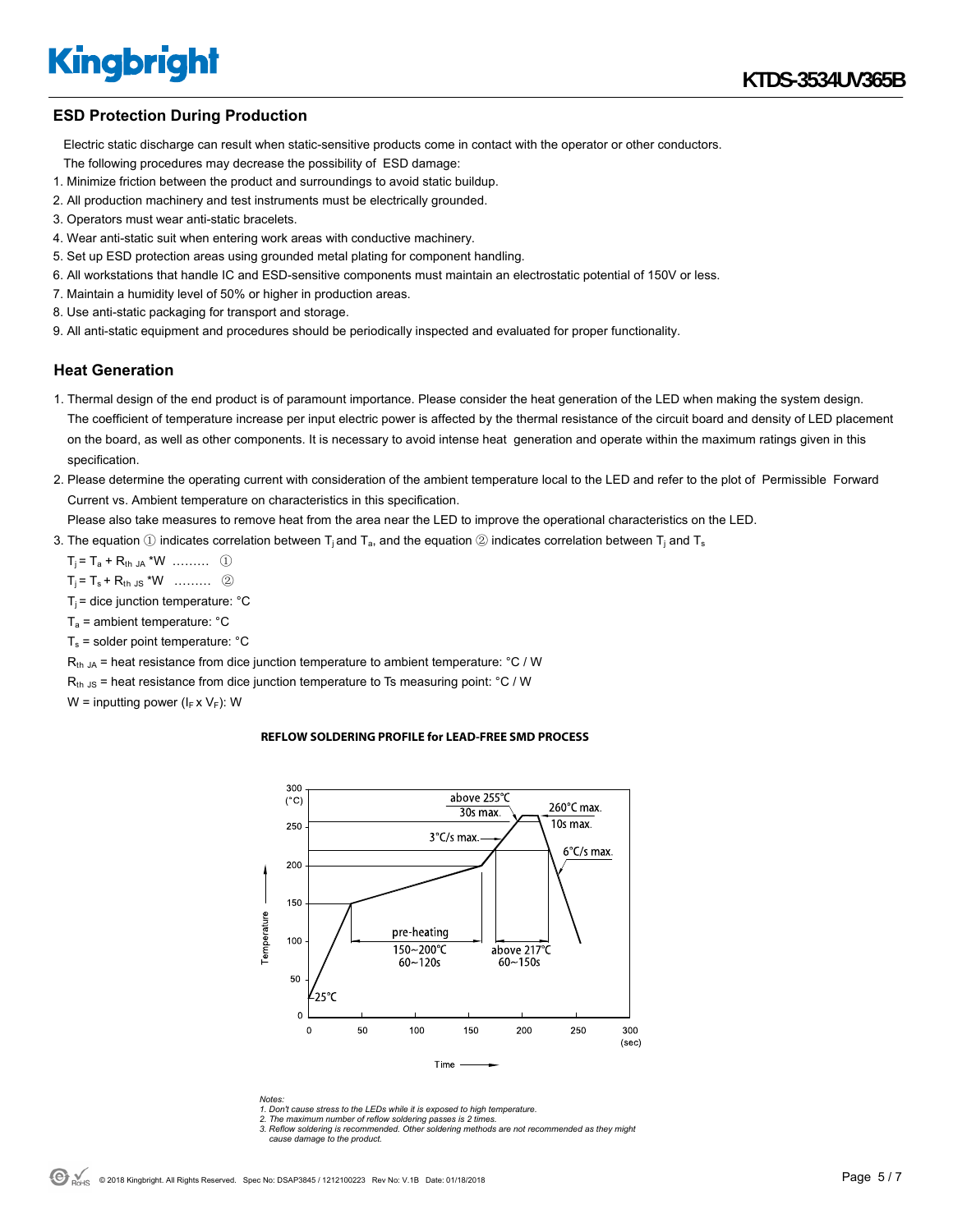### **RELIABILITY TEST ITEMS AND CONDITIONS**

The reliability of products shall be satisfied with items listed below

#### **Lot Tolerance Percent Defective (LTPD) : 10%**

| No.            | <b>Test Item</b>                                   | <b>Standards</b>       | <b>Test Condition</b>                                                                                                                     | <b>Test Times / Cycles</b>     | <b>Number of</b><br><b>Damaged</b> |
|----------------|----------------------------------------------------|------------------------|-------------------------------------------------------------------------------------------------------------------------------------------|--------------------------------|------------------------------------|
| $\mathbf{1}$   | Continuous operating test                          |                        | $T_a$ = 25°C +10/-5°C, RH = 55+/-20%RH<br>$I_F$ = maximum rated current*                                                                  | 1,000h                         | 0/22                               |
| 2              | High Temp. operating test                          |                        | $T_a = 100^{\circ}C(+/-10^{\circ}C)$<br>$I_F$ = maximum rated current*                                                                    | 1,000 h                        | 0/22                               |
| 3              | Low Temp. operating test                           |                        | $T_a = -40^{\circ}C + 3/-5^{\circ}C$<br>$I_F$ = maximum rated current*                                                                    | 1.000h                         | 0/22                               |
| 4              | High temp. storage test                            | JEITA ED-4701/200 201  | $T_a = 100^{\circ}C(+/-10^{\circ}C)$<br>$T_a$ = maximum rated storage temperature                                                         | 1,000 h                        | 0/22                               |
| 5              | Low temp. storage test                             | JEITA ED-4701/200 202  | $T_a = -40^{\circ}C + 3/-5^{\circ}C$                                                                                                      | 1,000 h                        | 0/22                               |
| 6              | High temp. & humidity storage<br>test              | JEITA ED-4701/100 103  | $T_a$ = 60°C+5/-3°C, RH = 90+5/-10%RH                                                                                                     | 1,000 h                        | 0/22                               |
| $\overline{7}$ | High temp. & humidity operating<br>test            |                        | $T_a$ = 60°C+5/-3°C, RH = 90%+5/-10%RH<br>$I_F$ = maximum rated current*                                                                  | 1.000h                         | 0/22                               |
| 8              | Resistance to Soldering Heat<br>(Reflow Soldering) | JEITA ED-4701/300 301  | Tsld = $260^{\circ}$ C, 10sec                                                                                                             | 2 times                        | 0/22                               |
| 9              | Solderability<br>(Reflow Soldering)                | JEITA ED-4701/303 303A | Tsld = $245^{\circ}$ C+/-5 $^{\circ}$ C, 5+/-1sec                                                                                         | 1 time over 95%                | 0/22                               |
| 10             | Temperature Cycle operating<br>test                |                        | $-40^{\circ}$ C(30min) ~ 25 $^{\circ}$ C(5min) ~ 100 $^{\circ}$ C<br>$(30min) \sim 25^{\circ}C(5min)$<br>$I_F$ = derated current at 100°C | 10 cycles                      | 0/22                               |
| 11             | <b>Temperature Cycle</b>                           | JEITA ED-4701/100 105  | $-40^{\circ}$ C(30min) ~ 25 $^{\circ}$ C(5min) ~ 100 $^{\circ}$ C<br>$(30min) \sim 25^{\circ}C(5min)$                                     | 100 cycles                     | 0/22                               |
| 12             | Thermal shock test                                 | MIL-STD-202G           | $T_a$ = -40°C(15min) ~ 100°C(15min)                                                                                                       | 500 cycles                     | 0/22                               |
| 13             | Electric Static Discharge (ESD)                    | JEITA ED-4701/300 304  | $C = 100pF$ , R = 1.5K $\Omega$ V = 8000V                                                                                                 | 3 times<br>Negative / Positive | 0/22                               |
| 14             | Vibration test                                     | JEITA ED-4701/400 403  | 100 ~ 2000 ~ 100HZ Sweep 4min.<br>200m/s <sup>2</sup><br>48 min.<br>3directions, 4cycles                                                  |                                | 0/22                               |

*Note: Refer to forward current vs. derating curve diagram.* 

#### **Criteria For Judging Damage**

| <b>Item</b>         | Symbol | <b>Test Conditions</b> | <b>Criteria for Judgement</b> |                     |  |
|---------------------|--------|------------------------|-------------------------------|---------------------|--|
|                     |        |                        | Min.                          | Max.                |  |
| Forward Voltage     | V⊧     | $I_F = 500mA$          |                               | Initial Level x 1.1 |  |
| <b>Radiant Flux</b> | Фe     | $I_F = 500mA$          | Initial Level x 0.7           |                     |  |

*Note: The test is performed after the board is cooled down to the room temperature.*